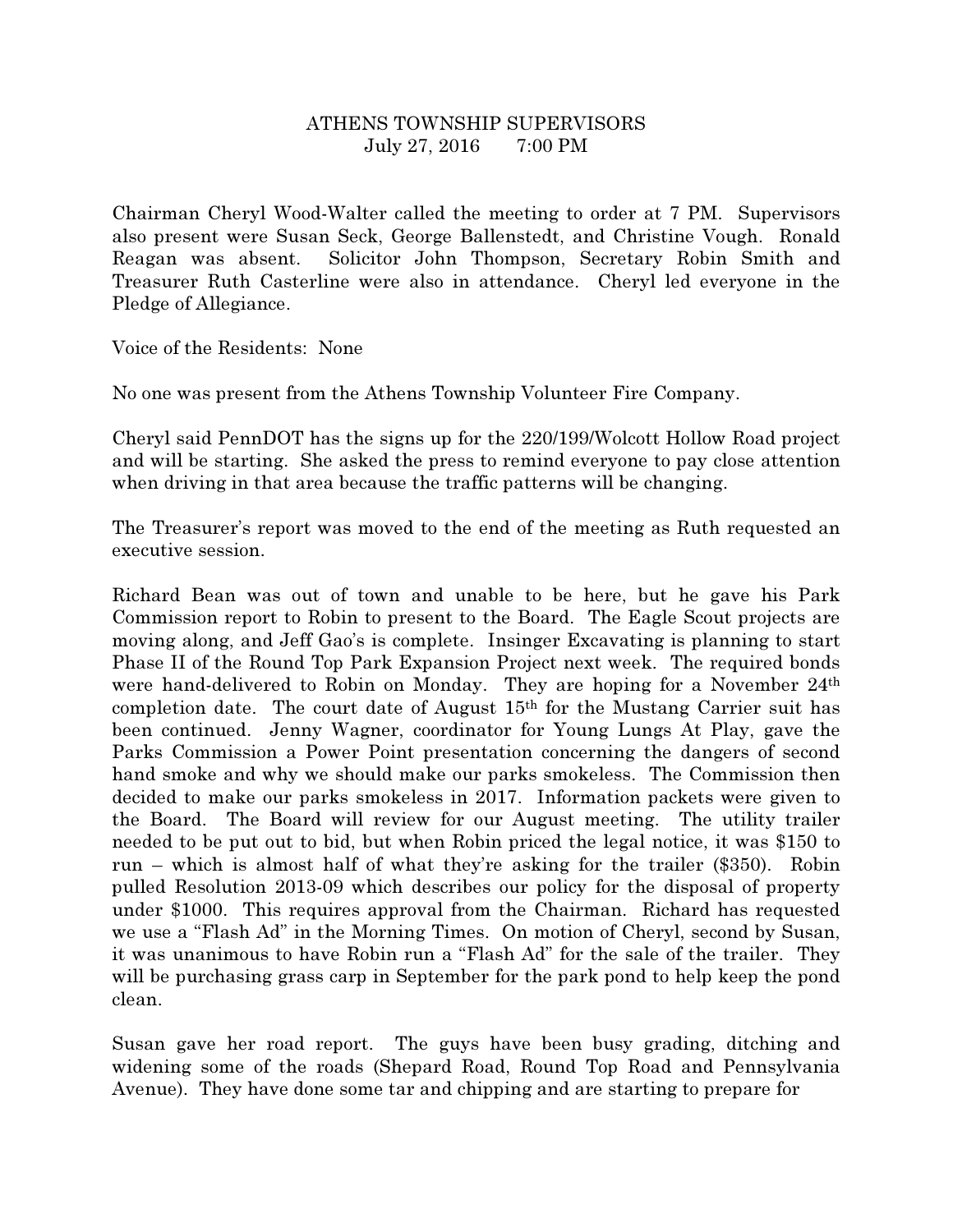Page Two Athens Township Supervisors July 27, 2016

winter. Cheryl told Susan that Aaron Brotzman had called about washboarding on Weaver Road. He said they did a good job, but it's starting to washboard now.

Robin presented the revised security camera bid from Teledair. Christine asked if the office and the police department will be on separate systems, and they will. On motion of George, second by Susan, it was unanimous to accept the revised bid for the security camera upgrade project in the amount of \$9,999.99.

On motion of Christine, second by Susan, it was unanimous to adopt RESOLUTION 2016-08 to participate in the County's 'umbrella' bridge inspection program.

On motion of George, second by Cheryl, it was unanimous to adopt RESOLUTION 2016-09 adopting the revised Western Bradford COG by-laws.

On motion of George, second by Cheryl, it was unanimous to approve the June 29, 2016 minutes as written.

On motion of Christine, second by George, it was unanimous to accept the monthly reports as presented.

George advised the Board that the old police vehicle is up getting all the equipment transferred into the new vehicle, which should be here soon. He said Denny, Tom and Jason will be attending a SWAT class in October. Sayre is sending officers as well. He also said Larry wants to buy 3 tactical vests with removable plates that will cost about \$15,000. He said he has a Walmart grant and will use PBA money, but is still about \$5,000 short. Larry would like the Board to approve \$5,000 from the Act 13 money. The board will discuss this again at the August 31st meeting.

George also said since we're going to be in this building for a while, he would like to see us invest in a ceiling projector and screen with some of our Act 13 money. He will get information on that for our next meeting.

Correspondence/Information was as listed in the meeting agenda.

Chairman Wood-Walter took the Board into executive session for personnel and litigation at 7:26 PM. The secretary was excused at this time and the remaining minutes were taken by George Ballenstedt. The regular meeting reconvened at 9:13 PM.